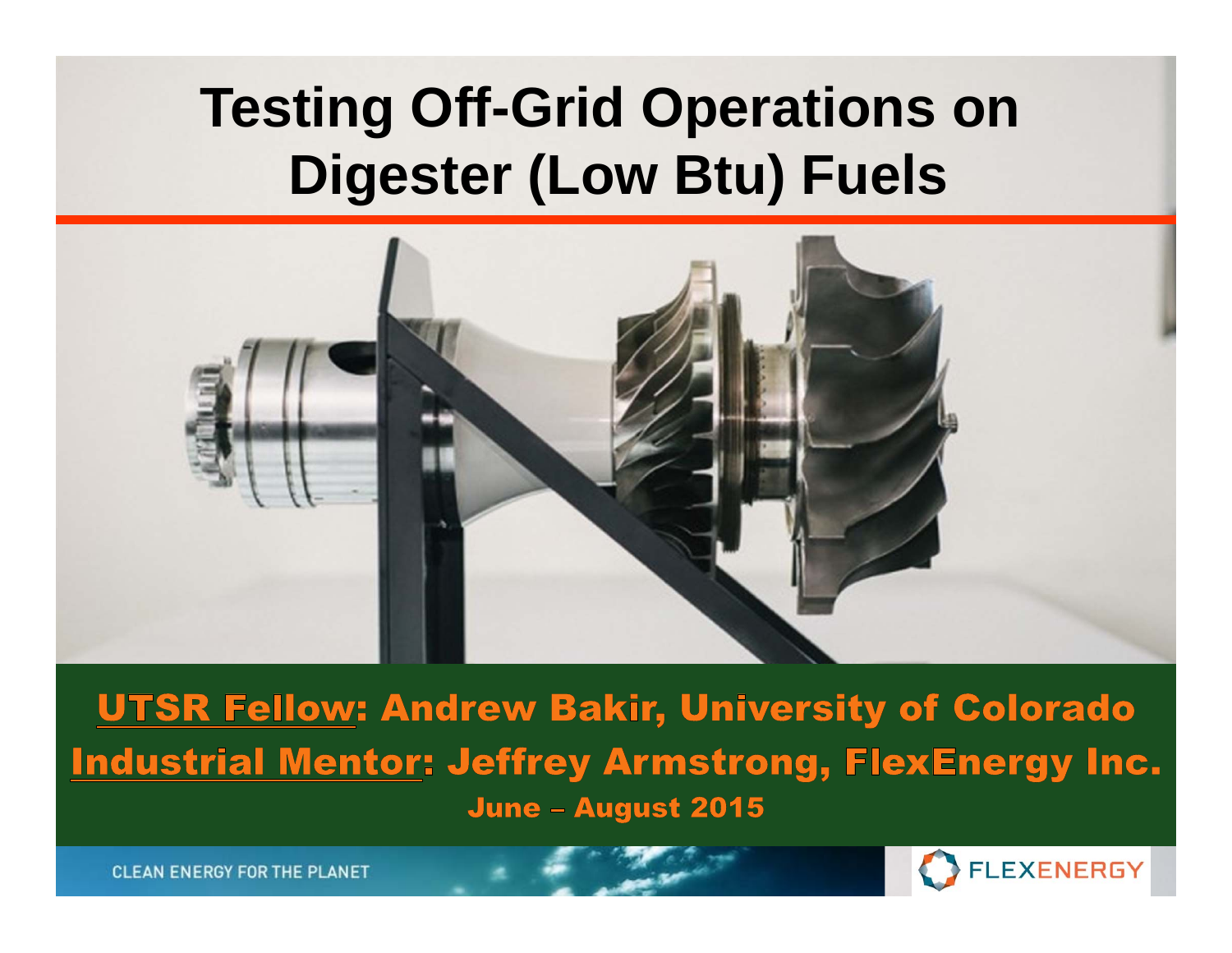#### Purpose

The main priority for the summer was qualifying the GT333S on low caloric value fuels (500-800 Btu/scf) by testing four areas\*:

- Ignition
- •**Off-Grid Load Following** (topic of this presentation)
- Fuel Following
- •Emissions



New key feature: Inlet guide vanes improve part‐load conditions

*\*Sensitive information was removed from the following presentation due to proprietary rights.* 2

@2015 FlexEnergy Inc. and/or its affiliates ("FlexEnergy"). This document comprises a general overview of the products or services described herein. It is solely for informational purposes, does not represent a warranty of the information constrained herein and is not to be construed as an offer to sell or solicitation to buy. Contact FlexEnergy for detailed product, design, and engineering information suitable to your specific applications. FlexEnergy reserves the right to modify its products and related product information at any time without prior



**CLEAN ENERGY FOR THE PLANET**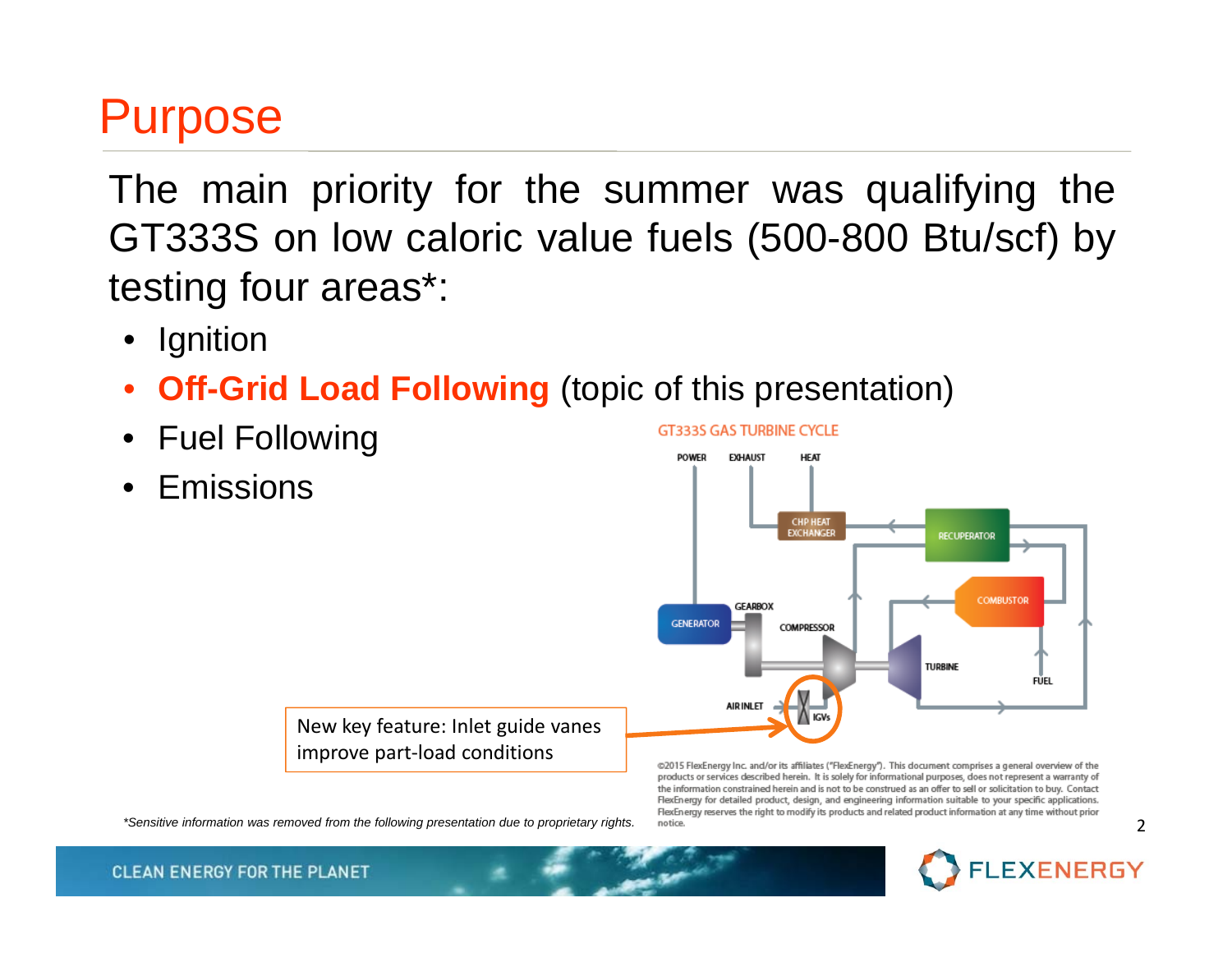## Presentation Overview

- Concepts
- Testing / Data Collection
- Off-Grid Load Following
- Test 1 Triple Pump-Jack Operations
- Test 2 Simulating Abrupt Power Demands
- Conclusion



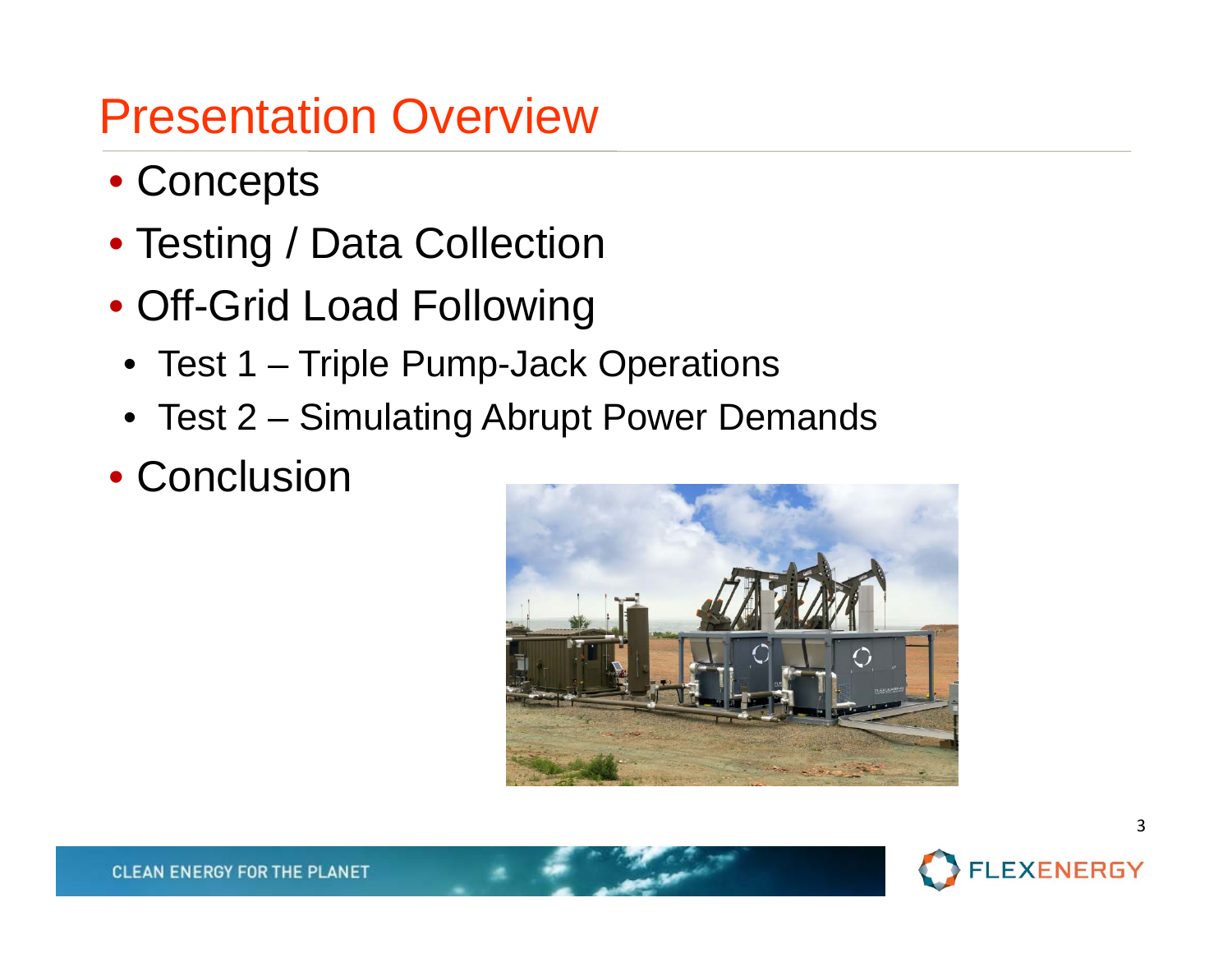## **Concepts**

- Combustion
	- Minimum ignition energy
	- Air fuel ratio
	- Flame stability
	- Rate of fuel flow and fuel supply pressure
- Modeling power cycles
	- Energy analysis
		- Conservation of Energy!

**Steady State**  $\pmb{E}$ ሶ $T_{in} = E$ ሶout

• Brayton cycle <u>with</u> regeneration

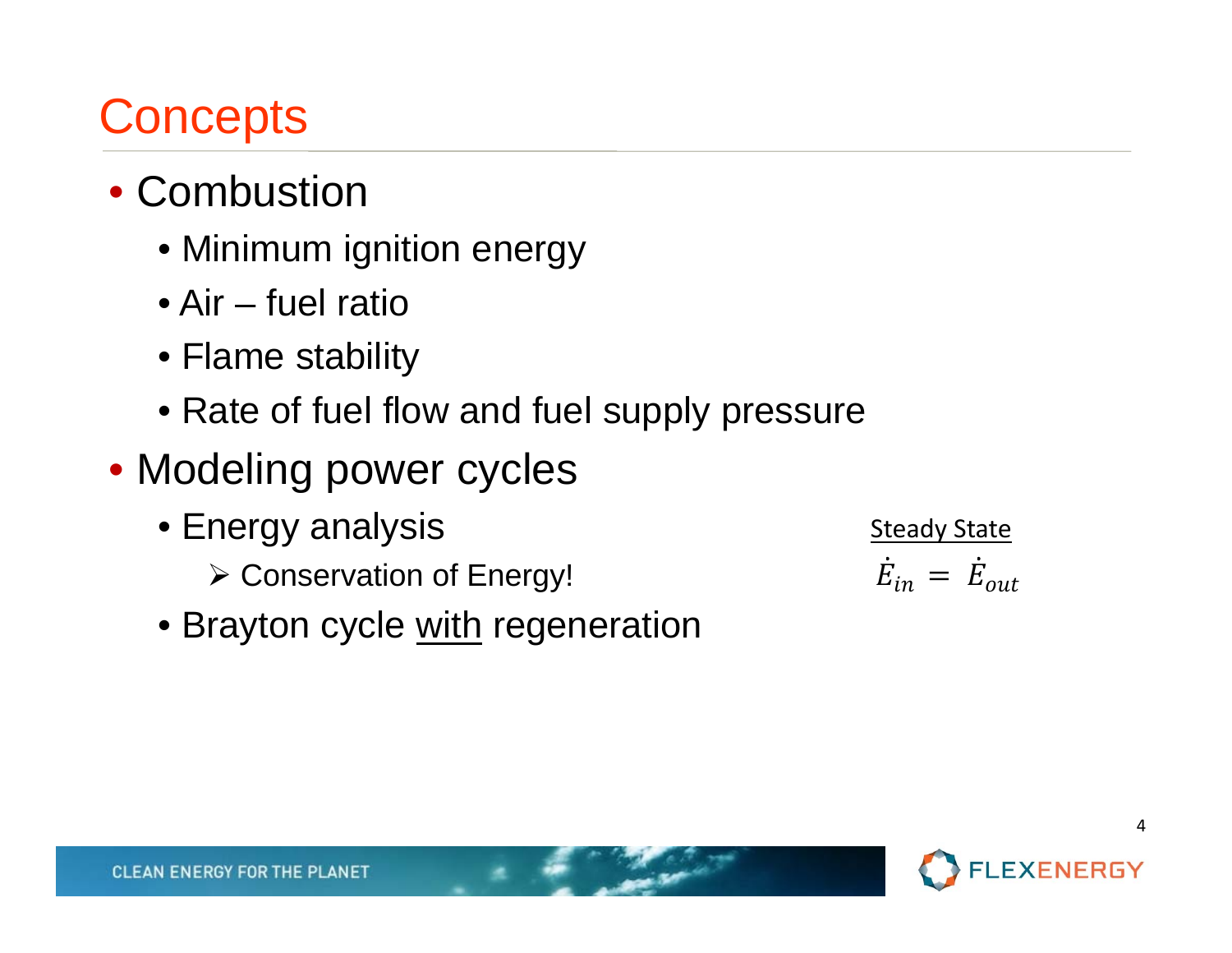#### Testing and Data Collection

Tests conducted on R&D GT333S at FlexEnergy's Portsmouth production facility.

FUEL: Mixed natural gas and CO<sub>2</sub> to deliver desired heating value to engine.

DATA: Unit's monitoring system recorded engine parameters to an automated analysis log.

Criteria: Tests were considered successful if operating limits were within limits and no faults were tripped.

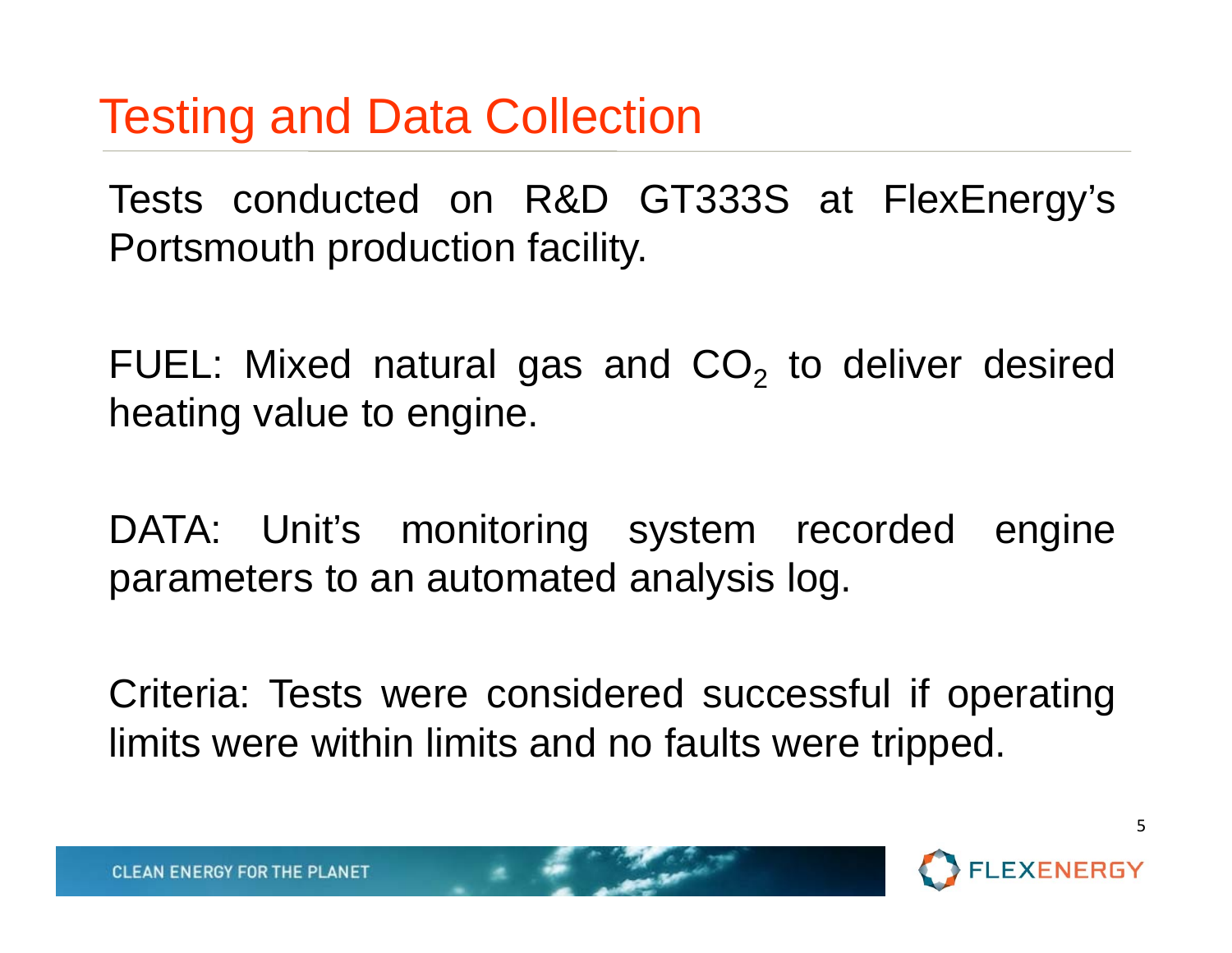### Test 1 – Triple Pump-Jack Simulation

Two minute cycles were applied to test the engine's performance throughout the Btu range of interest.



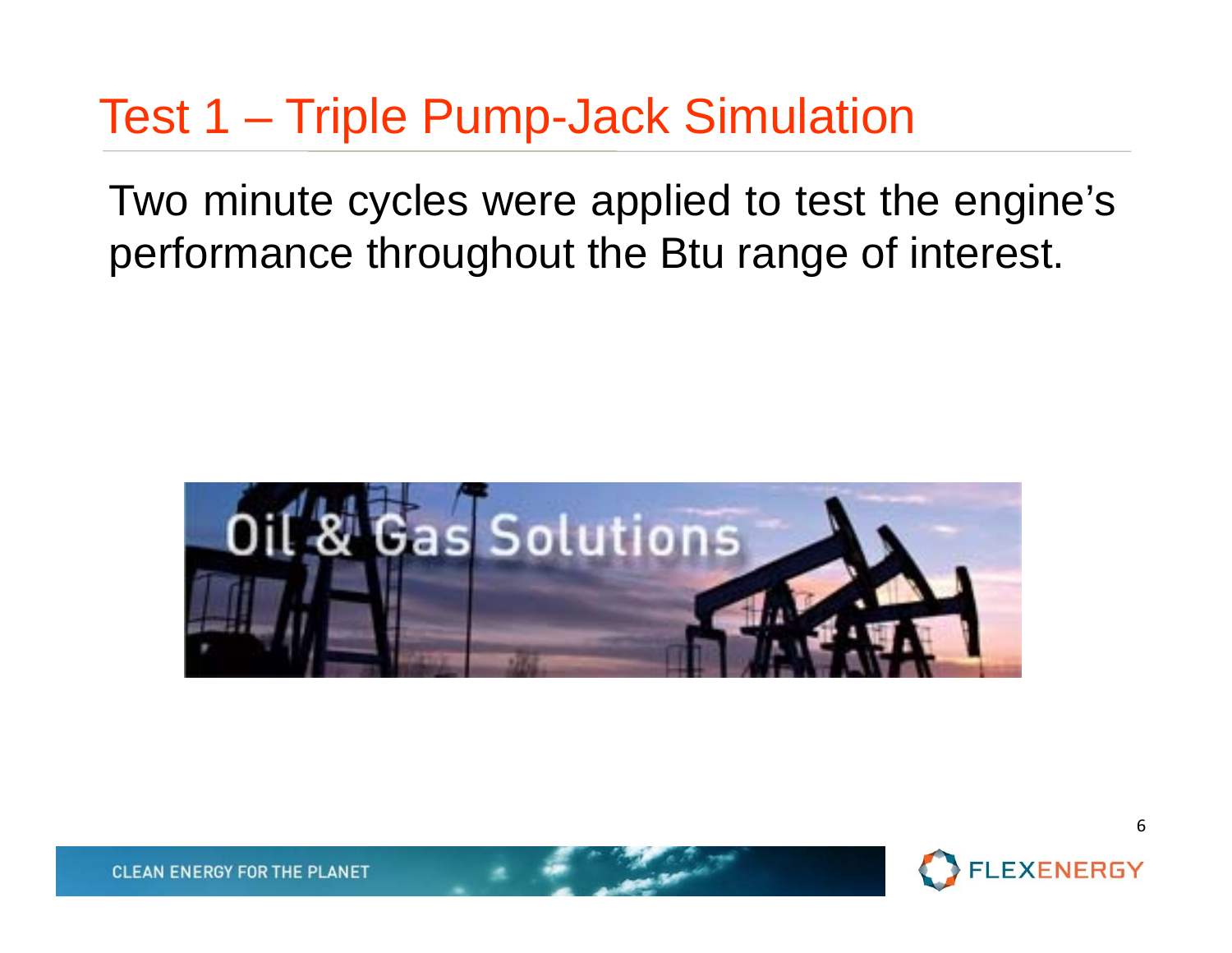#### Test 1 – Triple Pump-Jack Simulation

The example below shows the load cycle denoted by kWe. Here you can see the engine was able to keep the speed (NGEN1) relatively constant by adjusting the fuel input (Fuel Request).

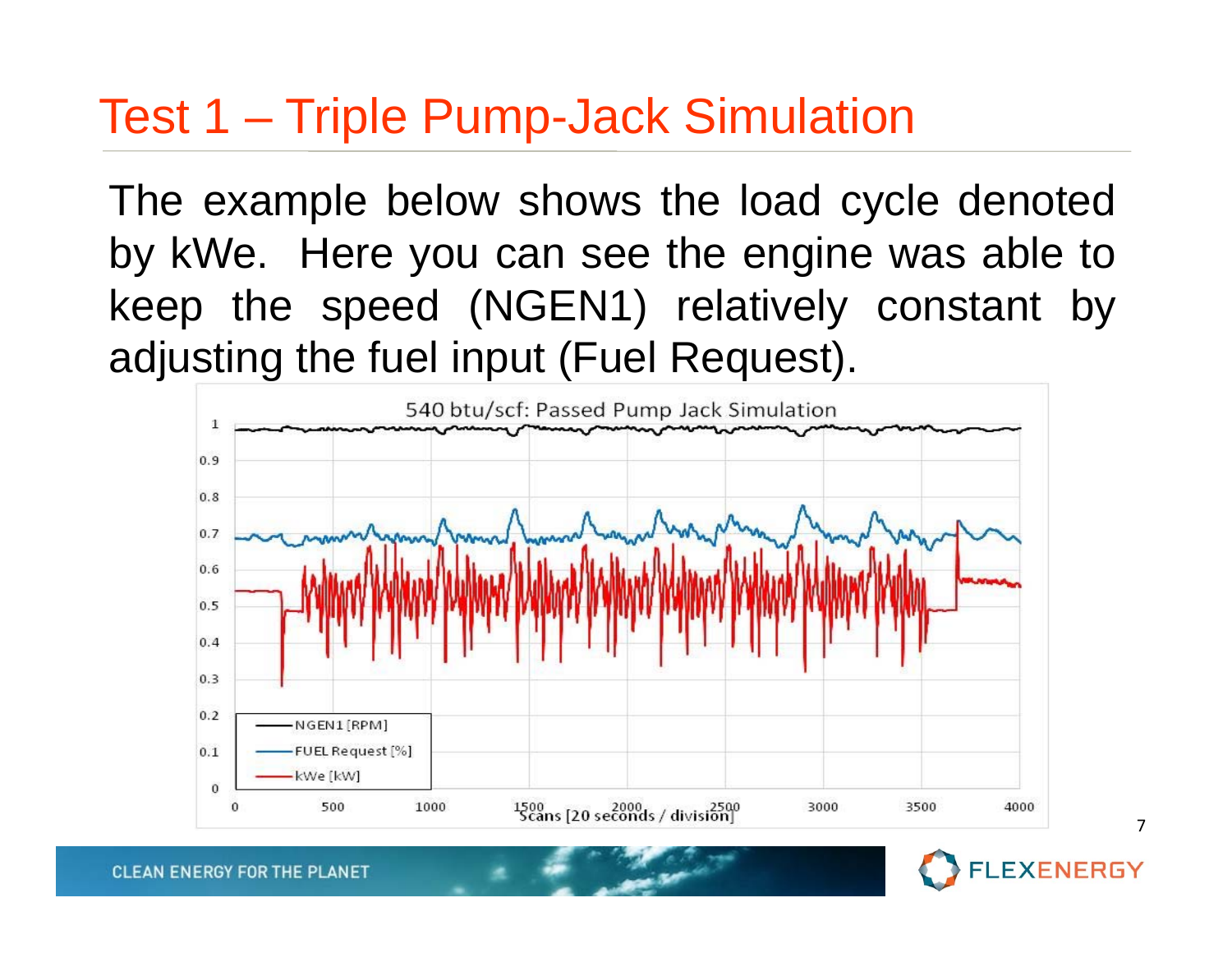## Test 2 – Applied Load Steps

The following test ensured:

- 1. Turbine generator can supply demanded power
- 2. The generator braking resistor (GBR) is able to absorb the power off loaded by the engine
- 3. Minimum power setting for continuous engine operation without triggering faults.



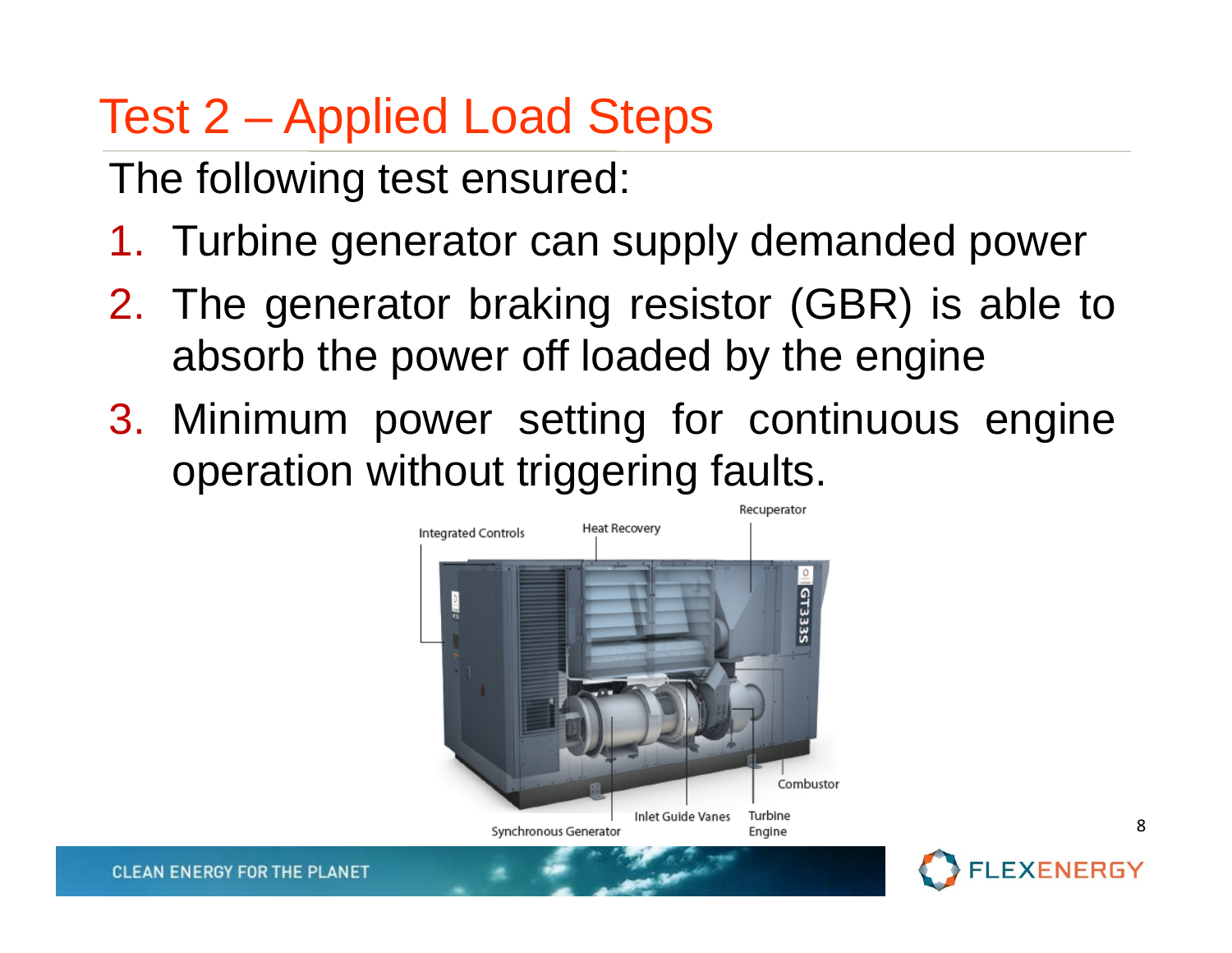### Test 2 – Fuel heating value of 600 Btu/scf

Natural gas was diluted to 67% the mean heating value for this test and the engine operated steady with no faults.





**CLEAN ENERGY FOR THE PLANET**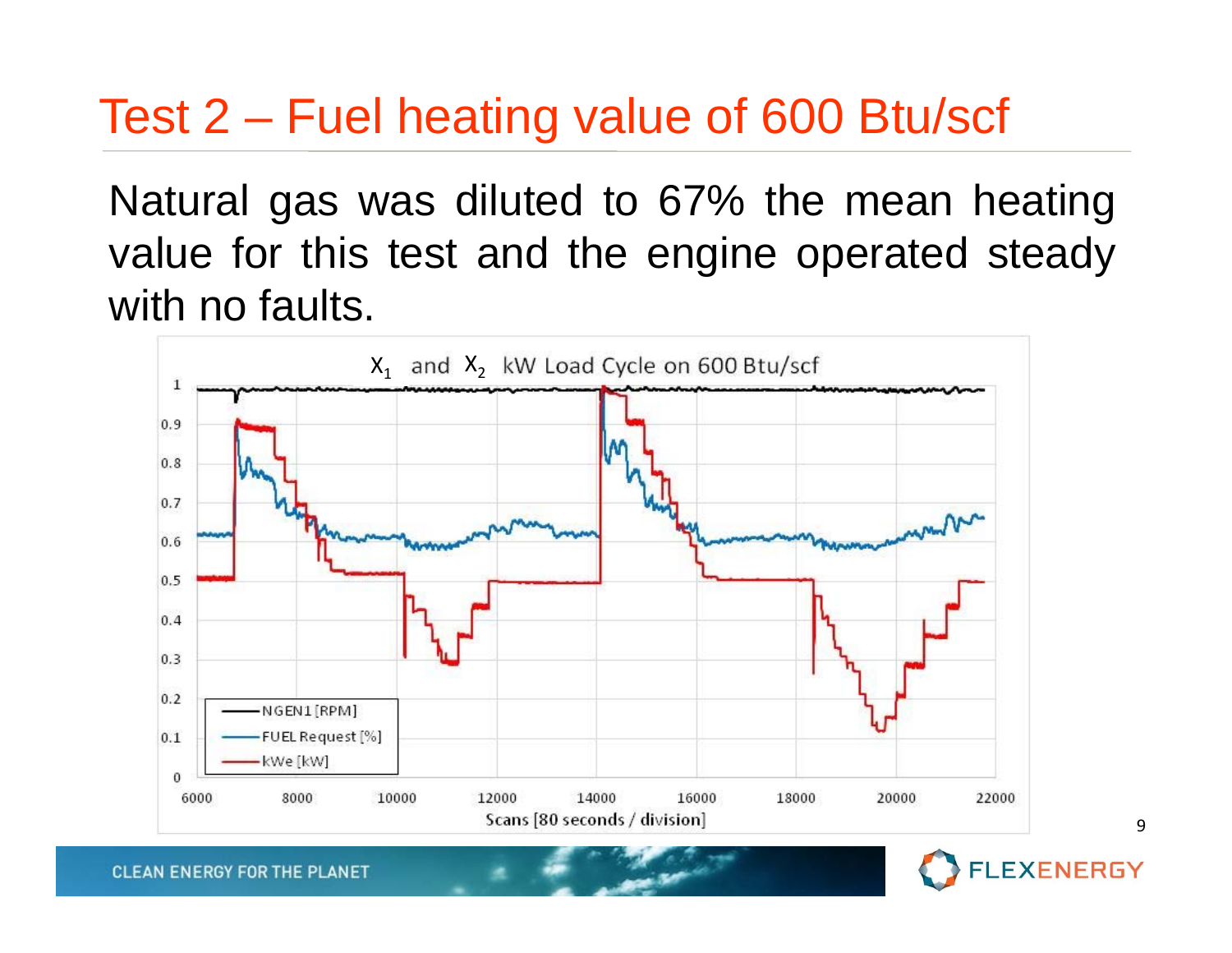#### Test 2 – Fuel heating value of 540 Btu/scf

Further fuel dilution, the engine was unable to operate when the load demand was too low.





**CLEAN ENERGY FOR THE PLANET**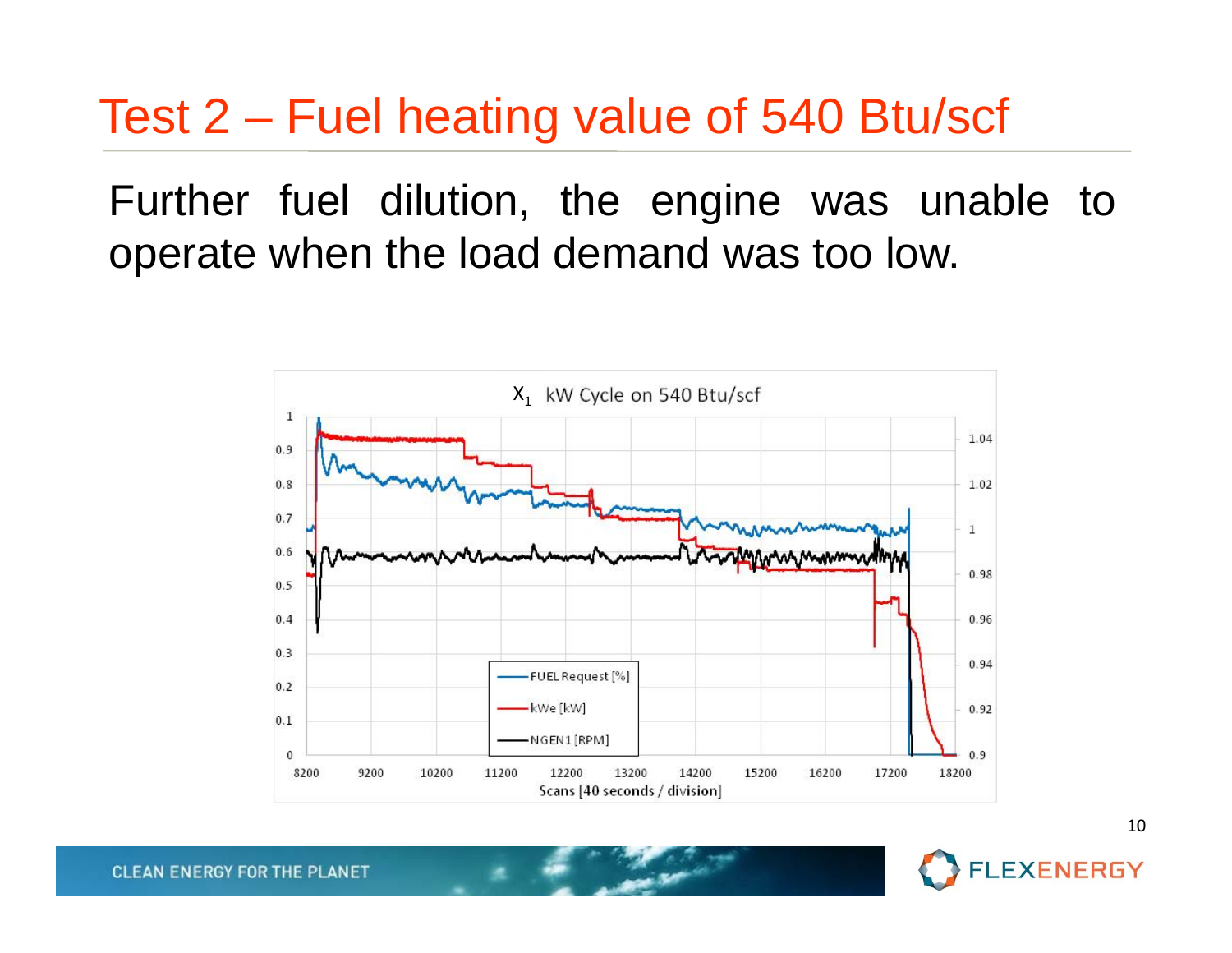#### Test 2 – Fuel heating value of 540 Btu/scf

The test on 60% diluted natural gas provided valuable results to improve the engine control and monitoring system. At the conclusion of the fellowship, further testing was needed to verify the recommended minimum power settings.

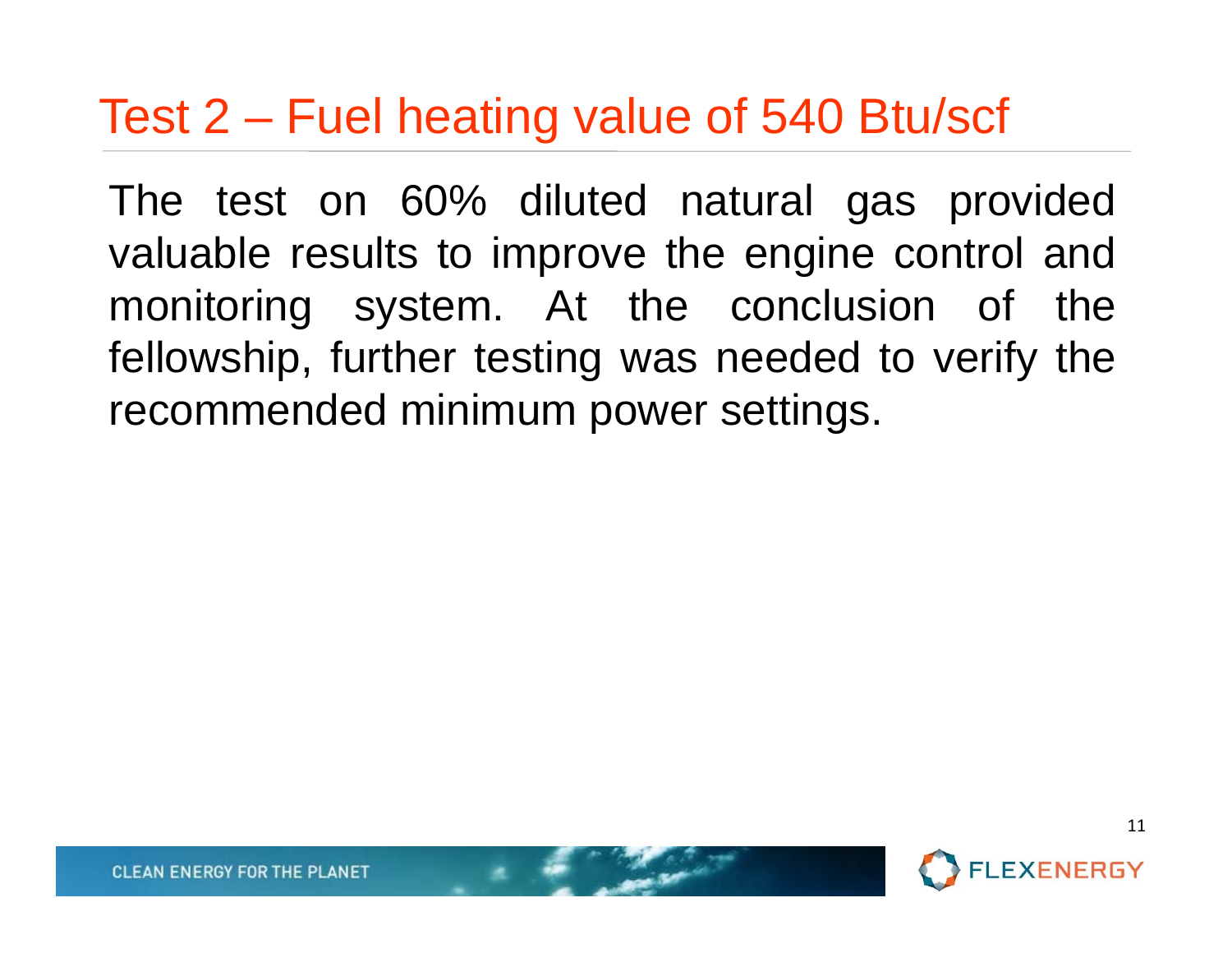## **Conclusion**

#### Test 1

GT333S can successfully handle three pump-jack loads in the desired Btu range. Important to note, the engine speed stayed relatively constant, varying less than 1.5% from the design speed.

#### Test 2

GT333S can provide the necessary loads for offgrid operations running on digester gas. A recommended minimum power setting requires further testing.